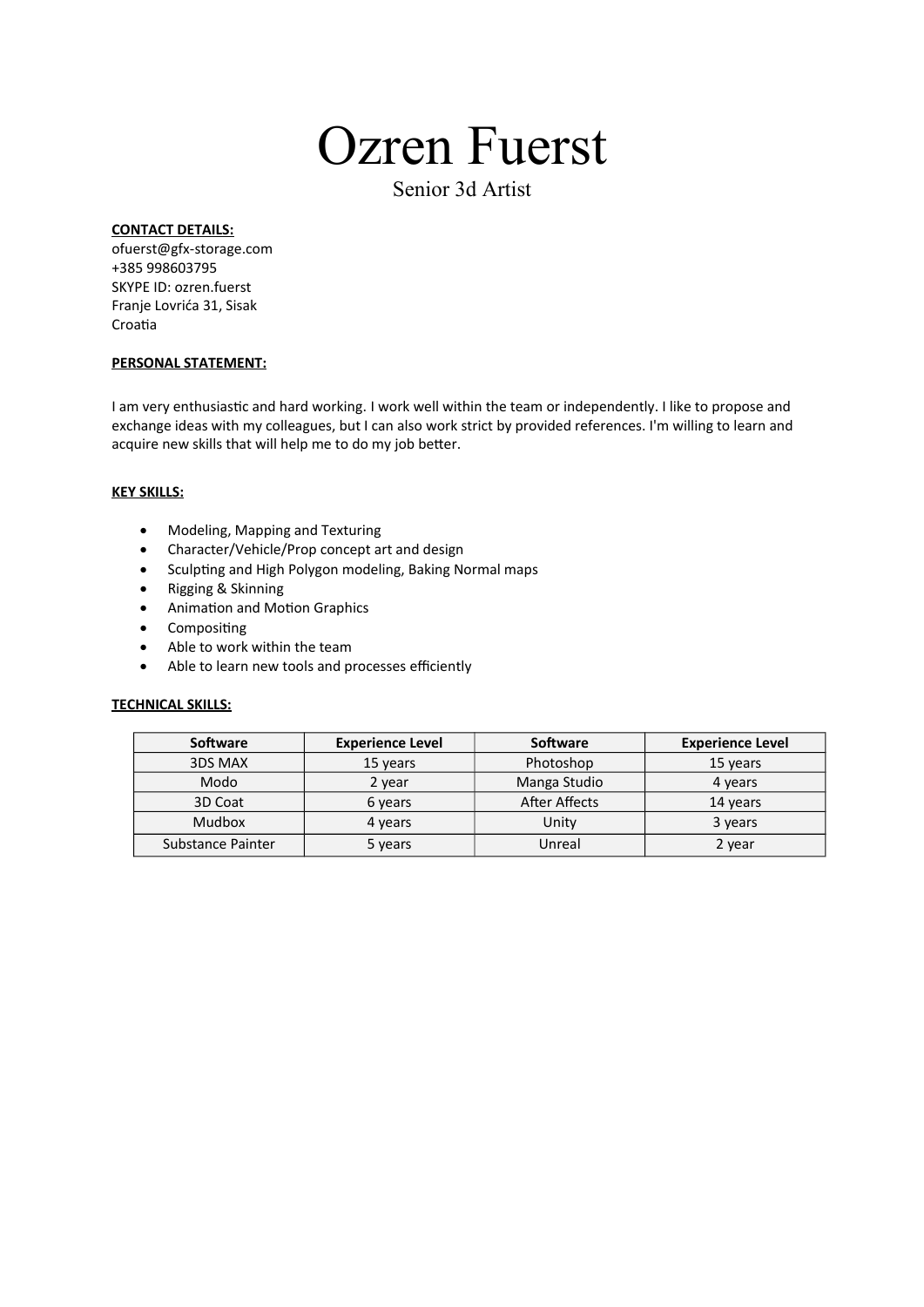### **EMPLOYMENT HISTORY:**

### **Gamepires (December 2020 – Present)**

**3d Generalist**

### **Scum (PC)**

3D Modeling, mapping, texturing, rigging

**Dings Solutions (December 2019 – October 2020)**

### **3d Artist**

### **Royal Commanders (IOS/Android)**

• 3D Modeling, mapping, texturing, animation

### **Swat Rescue (IOS/Android)**

3D Modeling, mapping, texturing

### Little Green Men / Intercorona d.o.o. (October 2018 – May 2019)

**3d Artist**

### **Starpoint Gemini 3 (Multiplatform)**

3D Modeling, mapping, texturing

### **Lion Game Lion (July 2017 – March 2018)**

### **3d Artist**

### **Raid: World War II (PC, Playstation 4, Xbox One)**

• 3D Modeling, mapping, texturing

### **Freelance Projects (March 2012 – Present)**

## **Freelance Project for Unicorn Tales (February 2016 - Present)**

**King's Quest IV remake**

- Environment and props 3d modeling and texturing
- Character 3d modeling and texturing using provided references
- Character animations

### **Freelance Project for FLARB LLC**

**Forgesmith VR (Gear VR)**

- Environment and props 3d modeling and texturing
- Character 3d modeling and texturing using provided references

### **Freelance Project for Desert Owl Games**

**Space Wars (PC)**

• 3d modeling and texturing using provided references

### **Freelance Project for OneManArmyGames**

**Death Hand (PC)**

3d modeling and texturing using provided references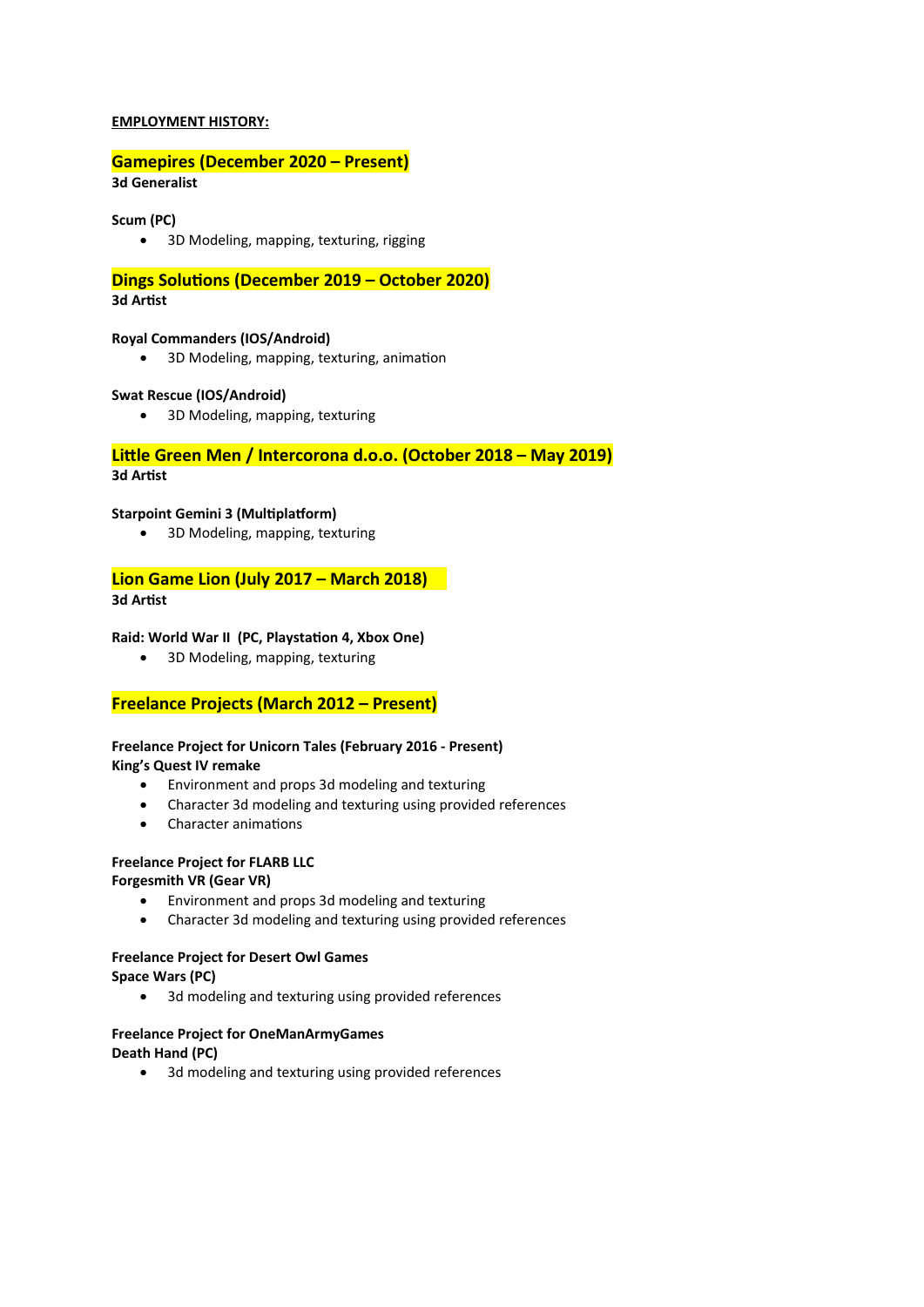### **Freelance Project for Boxi Interactive LLC**

### **Ally & Conquer (IOS/Android)**

- Developing and making concepts of various props (architecture, vehicles) in close collaboration with the client
- 3d modeling, texturing, animation

### **Freelance Project for Alienmob Inc.**

### **Ruin Wars (IOS/Android)**

- Developing and making concepts of various props (architecture, vehicles)
- 3d modeling, texturing and simple animations

### **Freelance Project for FLARB LLC**

### **Camerabirds (Iphone, Ipad AR)**

- Environment 3d modeling and texturing
- Creature 3d modeling and texturing using provided references

### **Beyond The Boulder Dome mod for Fallout New Vegas (PC)**

Creature concept, 3d modeling and texturing

### **Infine d.o.o. (July 2007 – March 2012)**

**3d Generalist, Animator, Compositer**

### **Various TV Commercials, Short animated films and Music Videos**

• 3D Modeling, mapping, texturing, animations, motion graphics, compositing

### **Exozet d.o.o. (March 2006 – March 2007)**

### **3d Artist**

### **Zoom Paparazzi im Einsatz (PC)**

• 3D Modeling, mapping, texturing

**Die Drei Fragezeichen (PC)**

• 3D Modeling, mapping, texturing

### **EDUCATION & QUALIFICATIONS:**

| nstitute       | Lourse   | Grade | Date            |
|----------------|----------|-------|-----------------|
| High<br>School | vmnasium |       | ۵Q<br>00F<br>-- |

### **LANGUAGES:**

Croatian – Fluent / Native English – Advanced German – Beginner